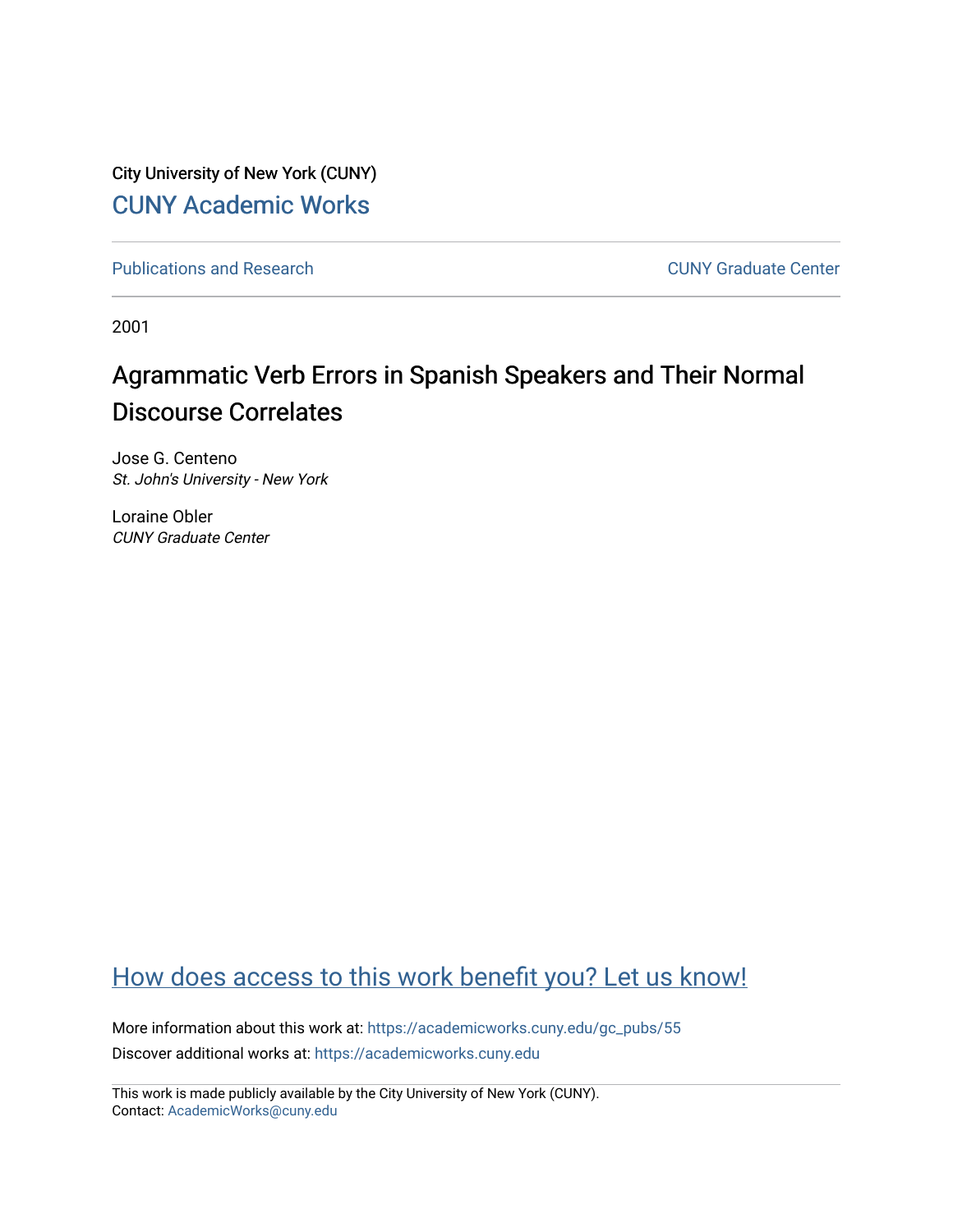

**Journal of NEUROLINGUISTICS** 

Journal of Neurolinguistics 14 (2001) 349-363

www.elsevier.com/locate/jneuroling

# **Agrammatic verb errors in Spanish speakers**  and their normal discourse correlates<sup>1</sup>

## **Jos6 G. Centeno\*, Loraine K. Obler °**

*"St. John's University, Jamaica, NY; °City University of New York Graduate Center, New York, NY* 

Abstract--Agrammatic verb errors are characterized by a reliance on simple verb forms without elaborated inflectional markings. Yet agrammatism studies on verbs have not addressed the possible correlations that might exist between pre-morbid verb use patterns and agrammatic verb production, especially frequency in oral discourse. Spanish, a language with a highly inflected verb system, is a useful context to explore this interaction. This study investigated agrammatic and normal verb use for those Spanish verb tenses found in daily conversation (Silva-Corvalán, 1983; Bentivoglio and Sedano, 1992). We analyzed agrammatic verb performance in spoken discourse and a sentence repetition task, and compared it with verb use in normal spoken and printed narratives.

Findings suggested that the present was the most frequently used tense by both agrammatics and normals. The preterit, the second most frequent tense in normals, was similarly employed correctly by agrammatic subjects in the repetition task but was not present in their discourse. All other verb tenses, minimally found in normal texts, were similarly never produced in agrammatic discourse or minimally produced correctly in agrammatic sentence repetition. These results suggest that daily verb use patterns have a facilitating effect on verb use by Spanish-speaking agrammatic subjects. They agree with earlier arguments supporting the resistance of highfrequency words to errors in normal and aphasic speakers (Hall, 1954; Howes, 1964; Rochford & Williams, 1984), possibly a reflection of an automatic, routinized, and overlearned nature due to their early acquisition (Schnitzer, 1989), and a significant degree of lexical strength (Bybee, 1985; 1995; Stemberger & MacWhinney, 1986).

Agrammatism, a language disorder secondary to acquired brain damage, has been described as a simplification of sentence structure due to "a limited output use of the syntactic and morphological resources of the language" (Menn  $\&$  Obler, 1990, p.3). Specifically, oral expression in agrammatic speakers is limited by the presence of one or several morphosyntactic deficits such as the omission of free morphemes or functors (e.g., prepositions, conjunctions, and articles), bound morphemes (e.g., verb inflections), and modifying terms (e.g., adjectives and adverbs).

In terms of verb use, agrammatic English speakers have been observed to rely on simple verb forms, such as the uninflected infinitive and the *-ing* forms (i.e., *go, going),*  at the expense of complex verb inflectional markings and use of the auxiliary (Goodglass, 1976). Similarly, in languages with a highly inflected verb system,

<sup>0911-6044/01/\$ -</sup> see front matter © 2001 Published by Elsevier Science Ltd.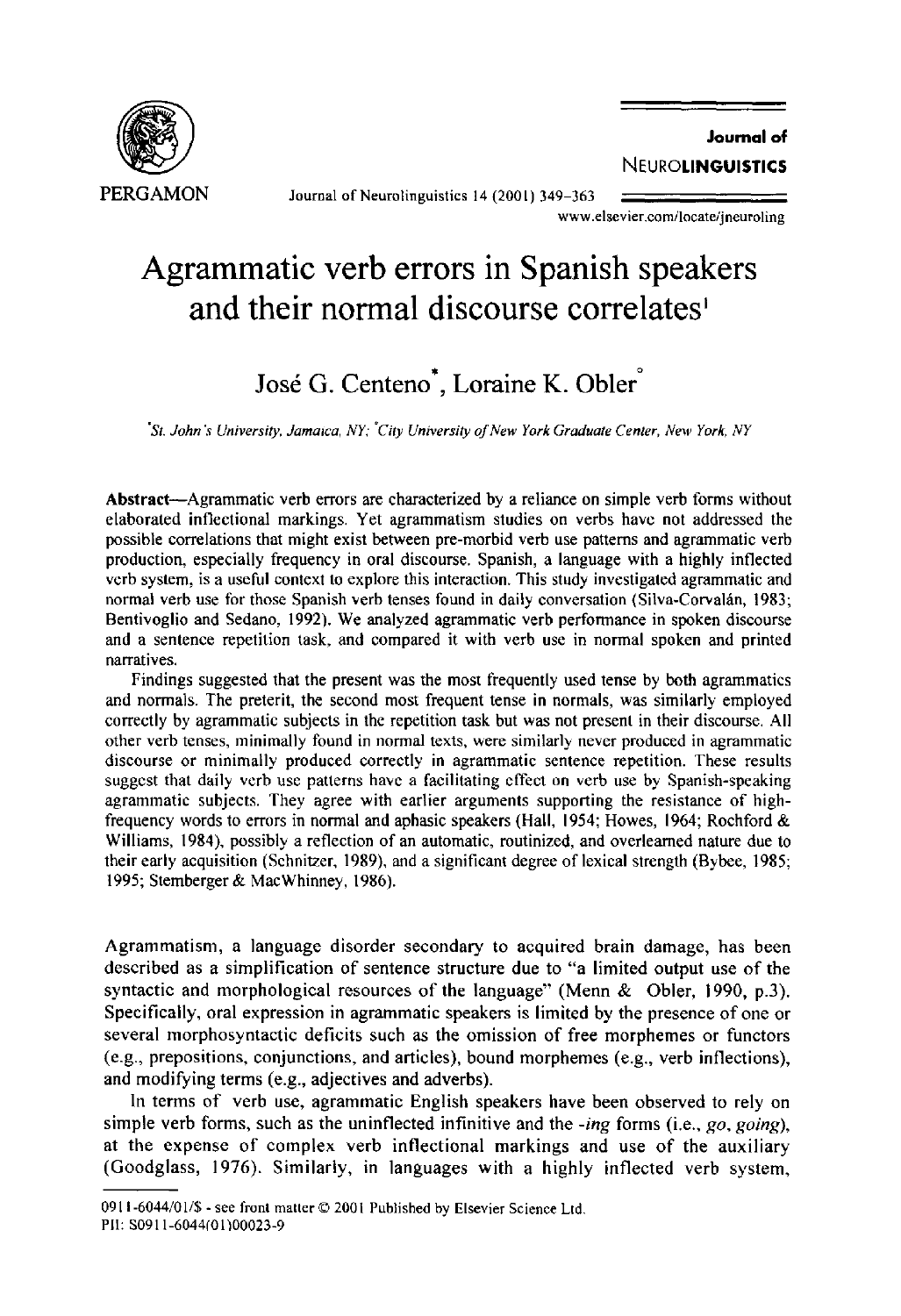agrammatic individuals display a reduction in the complexity of their spoken verb forms with a prominent use of infinitives, as reported in French speakers (Tissot, Mounin,  $\&$ Lhermitte, 1973; Nespoulous, Dordain, Perron, Jarema, & Chazal, 1989); and number, gender, person, and tense errors as reported in both French and Italian speakers (Jarema & Kehayia, 1992; De Bleser & Luzzatti, 1994).

Indeed, Spanish, with a highly inflected verb system similar to that of other Romance languages, such as French and Italian, has been shown to have a similar agrammatic profile for verbs. For example, in a preliminary study by the first author summarized in Centeno (1996), a severely agrammatic Spanish Venezuelan speaker, AC, generated the following narrative after being asked what her work activities were before her CVA:

*Cosia ... casa ... a trabajo ... algo ... a cocinar ... a fregar ... este ...* 

[he/she] was sewing... house... at work... something... to cook... to wash [dishes]... this ...

*a cocinar.., yo cocino la casa ... cocinar bien.* 

to cook ... I cook the house.., to cook well.

As in French and Italian agrammatism, verb use by the above agrammatic Spanish speaker was characterized by the reliance on simple verb forms without elaborated inflectional markings to indicate the time or person associated with the actions expressed by the verb. Verb forms in her narrative included the infinitive (fregar/to wash  $[dishes]$ , cocinar/to cook), the present (cocino/I cook), and the imperfect (cosia/ $[he/she]$ was sewing).

Several explanations have been advanced to explain agrammatic verb errors in French and Italian. In French, Jarema and Kehayia (1992) argue that the mental organization of verbs might involve an uninflected stem to which those inflectional possibilities allowed for each stem of the verb can be appended. Their assertion is based on the errors for tense and aspect markers that agrammatic French-speaking subjects produced in repetition and sentence-production tasks involving one- or two-root French verbs. Error patterns led these authors to claim that "lexical storage reflects the internal morphological structure and idiosyncrasies of verbal lexical items" (p. 559). In this manner, one-root verbs (e.g., *manger* [to eat]: *mang-)* and their inflectional options would be stored in one common storage unit whereas two-root verbs (e.g., *partir* [to leave]: *par-* or *part-)* would have two separate, yet linked, storage units for each root and its respective inflectional options.

Jarema and Kehayia's investigation provided additional important evidence for the study of agrammatism. The variability in the types of substitutions generated by the subjects for the target inflections, for instance, the present and imperfect tenses for the past and future tenses for one-root verbs, and the infinitive for two-root verbs, demonstrated that the infinitive or the gerund are not the only verb forms to which agrammatic speakers might resort in their oral expression. Other inflections permitted by the wide range of inflectional possibilities in the paradigm of a particular verb can be erroneously accessed. Consistent with Jarema and Nespoulous (1984), who reported that the infinitive is not the only substituting form used by French-speaking agrammatics, Jarema and Kehayia's findings markedly contrast with the agrammatic reduction of verb use in English, a less inflected language than French, to two characteristic verb forms; the infinitive and *-ing* forms.

The inflected Italian verb system has also served as research tool to address the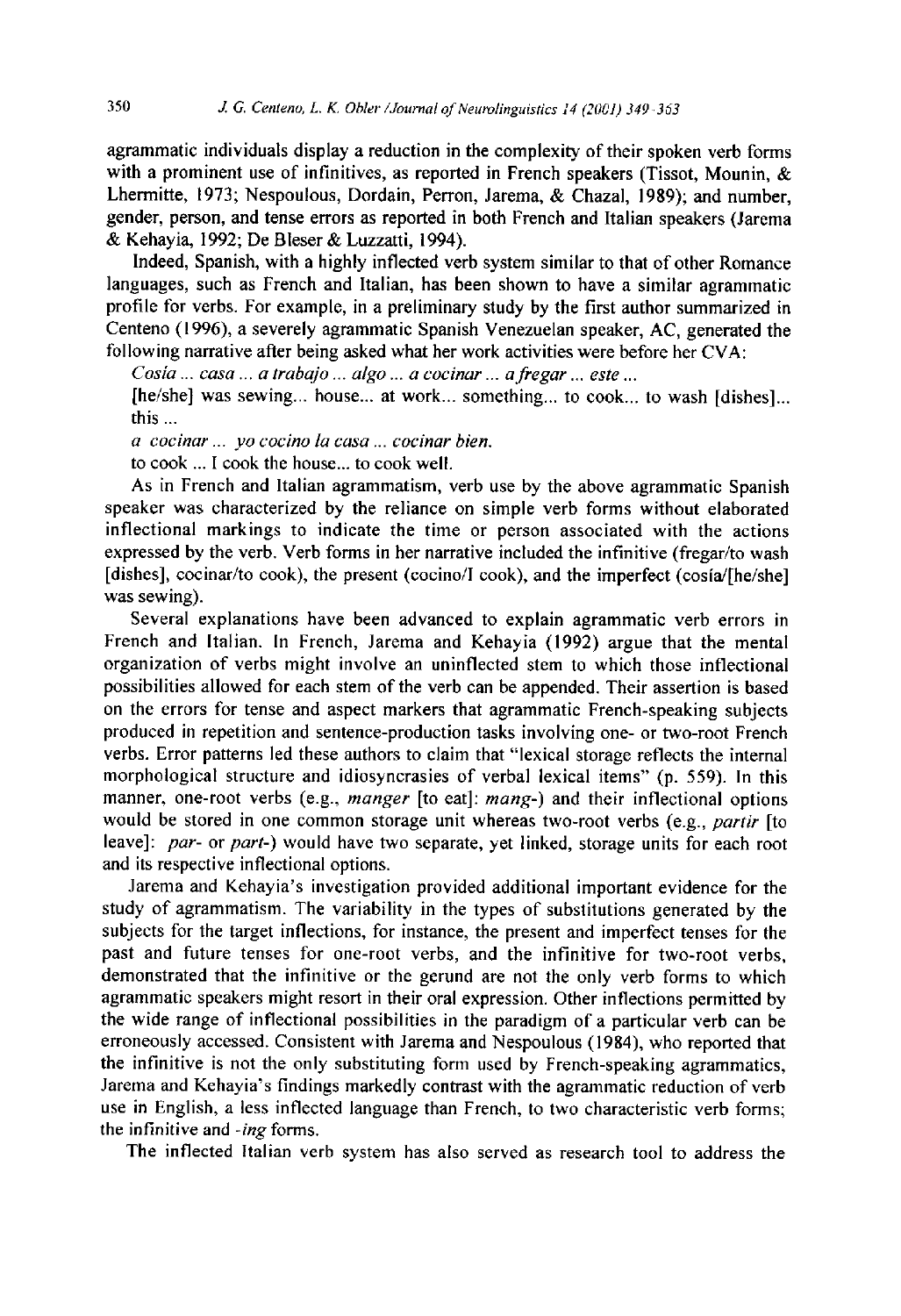question of verb inflections in agrammatism. In an investigation of the required gender and number markings of the past participle in Italian verbs, De Bleser and Luzzatti (1994) observed that the rate of success exhibited by agrammatic Italian-speaking subjects depended on the syntactic complexity of a sentence. Agrammatic subjects performed better with simple sentences than in complex sentences in cloze tasks requiring the production of the appropriate participial inflection. In Italian, gender and number inflectional assignment for the past participle requires the interpretation of the grammatical features of an appropriate antecedent, such as a noun or a pronoun.

Based on the deficient inflectional marking of the past participle in complex sentences, De Bleser and Luzzatti claim that agrammatic speakers might not be able to access the full syntactic representation of the argument structure of verbs in complex sentences since the two subjects participating in the study used a minimal-distance solution or random selection to assign gender and number inflections to the past participle used in the sentence context. They place the possible locus of the impairment at the positional level in Garrett's (1980) sentence production model in which grammatical suffixes are mapped onto functional representations.

Only a very small number of studies has particularly addressed the production of verb inflections by agrammatic Spanish speakers. In fact, there is a considerable paucity in the aphasia literature on aphasic symptoms in Spanish speakers (see Ardila, 2001). Regarding verbs, Schnitzer (1989) attempted to provide some insight into the use of verbal inflectional markings by Spanish-speaking aphasics. In his study of an undifferentiated aphasic group of monolingual Spanish and bilingual Spanish-English Puerto Rican individuals, Schnitzer reported inflectional errors in the spoken modality for most of the grammatical and semantic features in the Spanish verb structure, which will be discussed later in this chapter. These findings, which included errors of tenseaspect, person, and number markings, led Schnitzer to support a regression to a Givonian "pragmatic" <sup>2</sup>, "conversational interpretation" of language (p.140) to explain aphasic verb use.

Because Schnitzer's investigation employed an unselected subject population, we cannot delimit specific information concerning verb use by Spanish-speaking agrammatic individuals. Yet, his investigation provided an important observation in that it suggested that poor performance in some of the investigated tense-aspect forms, such as the future, conditional, and present perfect, might have resulted from their limited frequency in ordinary communication and the use of alternative verb forms to convey their meaning. For instance, he reports that the inflected future tense (e.g., comer6[he/she/it will eat]) is rarely used conversationally in Puerto Rican Spanish. Rather, the construction "ir  $a''$  (to be going  $+$  infinitive) is generally used instead. This finding is consistent with observations of informal, spoken Spanish in Venezuela (Sedano, 1994).

Other studies have specifically addressed morphosyntactic agrammatic errors in Spanish. Reznik, Dubrovsky, and Maldonado (1995) analyzed the spontaneous narrative sample generated by an agrammatic Argentinean speaker. In particular, this speaker exhibited no morphological errors but difficulty with word order (e.g., "\*encontré no a una hermana mi" [no encontré a mi hermana]/found no to a sister my  $\iint$  didn't find my sister], p. 364) and clitic pronouns ("\*hermano mio"[mi hermano]/brother mine [my brother], p. 363). Reznik et al. do not provide a theoretical explanation to account for the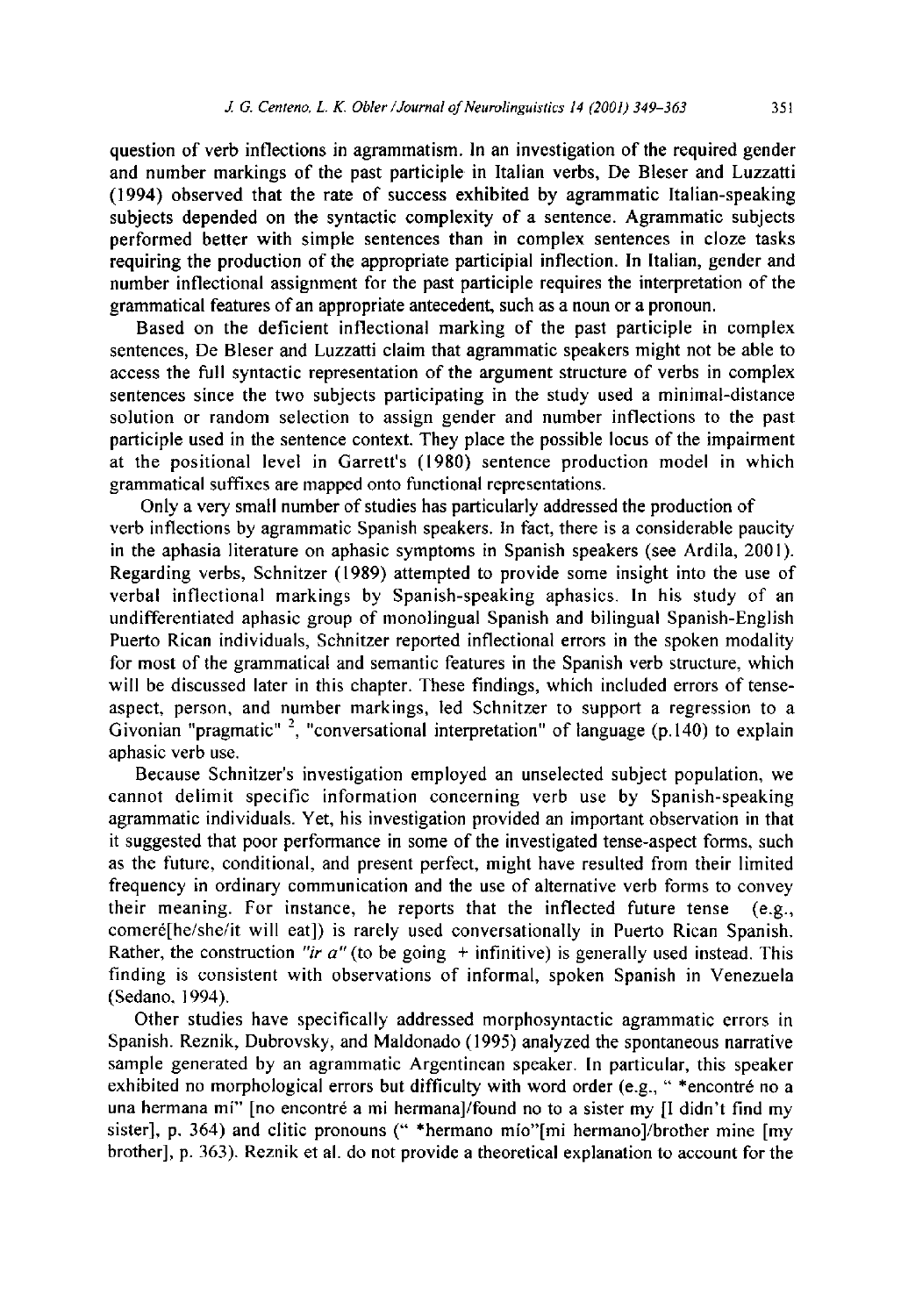word order deficits in this agrammatic speaker but argue that, for clitic pronoun restrictions, Chomsky's Government Binding principles can have an explanatory value. In particular, clitic pronoun deficits seem to emerge when the speaker has to process null elements (e) as in the expression "Pedro la entreg6" (Pedro gave it). In syntactic terms, this expression can be represented as "Pedro la, entregó  $e_i$ " in which there is a relationship between the clitic *la* and the null element e.

Other research on agrammatic Spanish verb errors invokes the role of morphological structure as a relevant factor. Based on results from a sentence repetition task (which were analyzed in a different fashion for this chapter), Obler, Harris, Meth, Centeno, and Matthews (1999) argue that agrammatic verb errors may stem from production difficulties involving the structural length of the verb inflection. Results showed that agrammatic Spanish speakers experienced more difficulty as the syllabic length of the inflectional affixes increased.

In this chapter, we demonstrate the role of discourse frequency as a facilitating factor in agrammatic Spanish verb use. We present evidence suggesting that agrammatic verb errors can reflect premorbid uses of verb forms when we compare agrammatic and normal verb use for those verb tenses occurring in daily conversation. We will begin with a description of the discourse characteristics of Spanish verbs. Then, we will present findings from the aphasia and Spanish language development literature suggesting the possible facilitating role of lexical frequency of occurrence in aphasic language use. Finally, we will discuss our study, its findings, and its possible implications for the understanding of verb use in agrammatism in Spanish speakers.

#### **Discourse Features of Spanish Verbs**

The Spanish verb system, like that of French and Italian, is highly inflected. Spanish verbs encode several morphosemantic notions: tense, mood, aspect, person, and number. In addition, each Spanish verb involves a "thematic vowel",  $a$ ,  $e$ , and  $i$ , easily recognized in the infinitive (e.g., *tomar*/to drink, *comer*/to eat, *subir*/ to move up, to go up). According to their thematic vowel, Spanish verbs can be classified into first, second, and third conjugation classes depending on whether their inflectional endings follow the *-ar, -er,* or *-ir* inflectional patterns, respectively. Also, Spanish verbs are subject to the stress-assignment rules of the language, generally carrying a strong-weak syllable pattern. For an in-depth discussion of these features, the reader is advised to refer to Centeno (1996), Qüilis and Hernández-Alonso (1990), and Stockwell, Bowen, and Martin (1965). Here, we focus on an additional factor having an impact on the use of Spanish verbs, namely, frequency patterns in daily discourse.

Some Spanish verb forms are employed more frequently than others in informal conversation, as shown by sociolinguistic research. Silva-Corvalán (1983) reported the prominent use of certain verb tenses in the narratives produced by Chilean and Mexican speakers. She observed that despite the frequent alternated use of the present *[presente<sup>3</sup>*], the preterite *[pret&ito perfecto simple],* and the imperfect *[pretdrito imperfecto]* tenseaspect forms in spoken discourse, the preterite-present alternation emerged as the most prominent shift. Silva-Corvalan argued that, by bringing past events into the present time, it helped the speaker describe past events in a "more vivid and dramatic" (p. 775)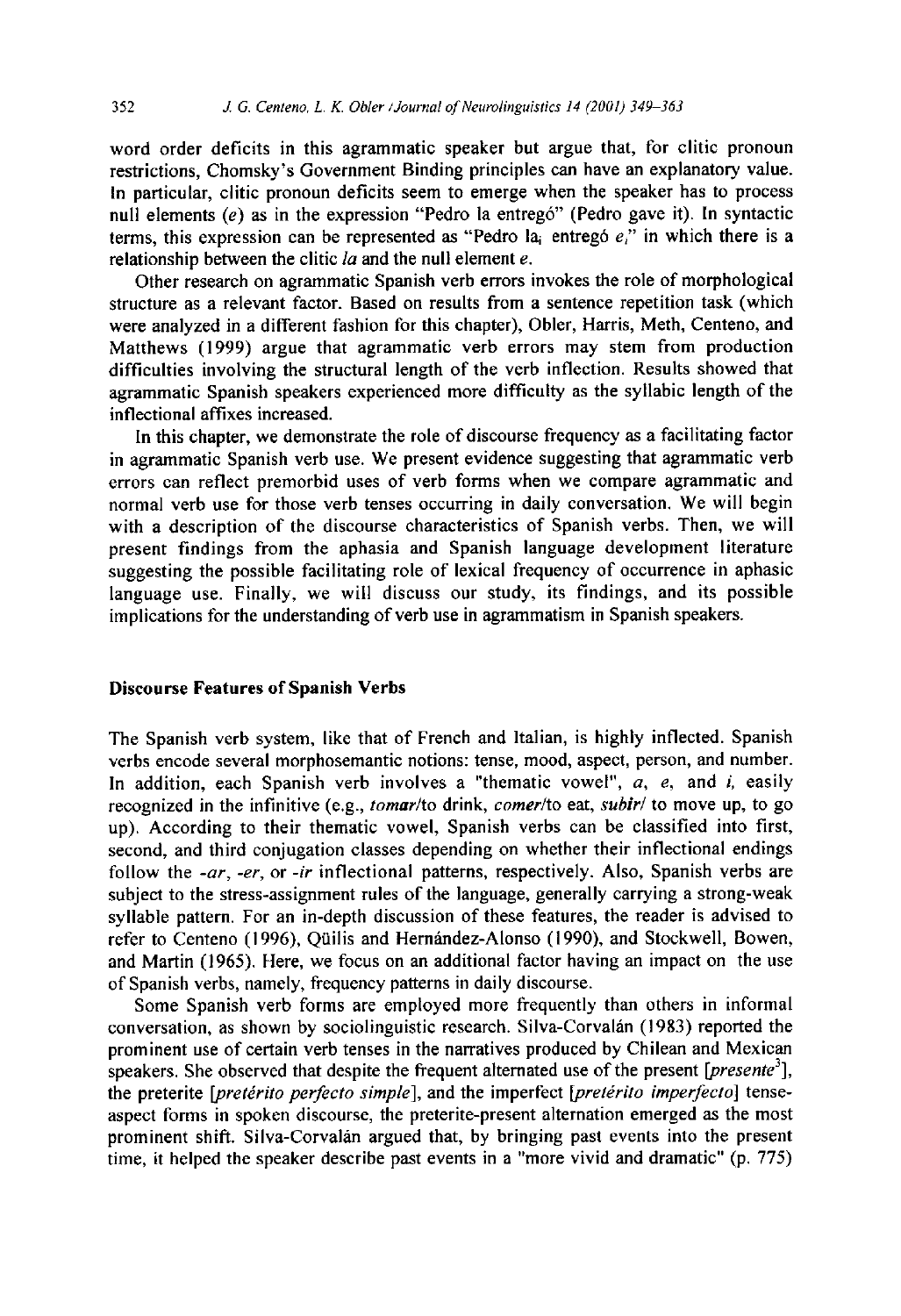manner, as if they were occurring in the present time in front of the narrator. Inspection of the language samples provided by Silva-Corvalán revealed that other tense-aspect forms, including the *condicional* and *preterito pluscuamperfecto*, were produced by the speakers in conversation less frequently than the present, preterite, and imperfect.

Bentivoglio (1987) and Bentivoglio and Sedano (1992) provide similar evidence confirming the use of the above tense-aspect forms (i.e., *presente, pretérito perfecto* simple, pretérito imperfecto, condicional, and pretérito pluscuamperfecto) and, in the case of Bentivoglio and Sedano (1992), utterances indicate the presence of an additional form, the *pretdrito perfecto compuesto,* in the informal spoken language samples of Venezuelan speakers. These tense-aspect forms used in informal conversation by Spanish speakers are summarized in Appendix A.

#### **Lexical Frequency of Occurrence and Aphasic Language Use**

Studies on agrammatic verb errors have not addressed the possible correlations that might exist between agrammatic verb use and pre-morbid verb use patterns, especially frequency in spoken discourse. There is evidence supporting the importance of frequency of occurrence for lexical items in normal language processing and aphasia. Specifically, high-frequency forms seem to be resistant to errors in normal language processing. For instance, Hall (1954) reported that high-frequency words are much easier to recall than low-frequency words in a free-recall task. In terms of aphasic language, Howes (1964) showed that aphasics favored the use of high-frequency vocabulary instead of low-frequency lexical items in their free speech. Rochford and Williams (1965) found that the effect of frequency of usage favoring high-frequency words held for both verbs and nouns in a pictured naming task given to aphasics. Goodglass (1976) and Stemberger (1984) suggest the possibility that the hierarchy of loss errors in agrammatism might be sensitive to usage frequency patterns. In particular, the plural suffix -s, the 3sg. pres. suffix -s, and the possessive clitic -s are differentially affected in this order. The plural, the most frequent, is the least affected; the present, with an intermediate frequency, is moderately affected; and the possessive, the least frequent, is the most commonly affected. Finally, Miceli and Caramazza (1988) found that an Italian agrammatic speaker's word repetition was better for frequent units than for infrequent units.

Some pyscholinguistic principles have been proposed to account for the resistance of high-frequency vocabulary to errors. Stemberger and MacWhinney's (1986) analyses of spontaneous speech errors showed that high-frequency inflected forms are less susceptible to at least one type of inflectional error - the no-marking error (e.g., "need" for "needed"). These findings led the investigator to argue that frequency is encoded in terms of"strength" (p. 24) or degree of semantic or pragmatic activation which protects the item from error. Hence, high-frequency items, involving higher activation levels than low-frequency items, would be less vulnerable to phonological and inflectional errors than those forms with a low frequency.

In line with Stemberger's argument, Bybee (1985, 1995) similarly advances the notion of"strength" in morphological processing in the lexicon. To Bybee, an item that occurs frequently in actual language usage would have a high lexical strength, would be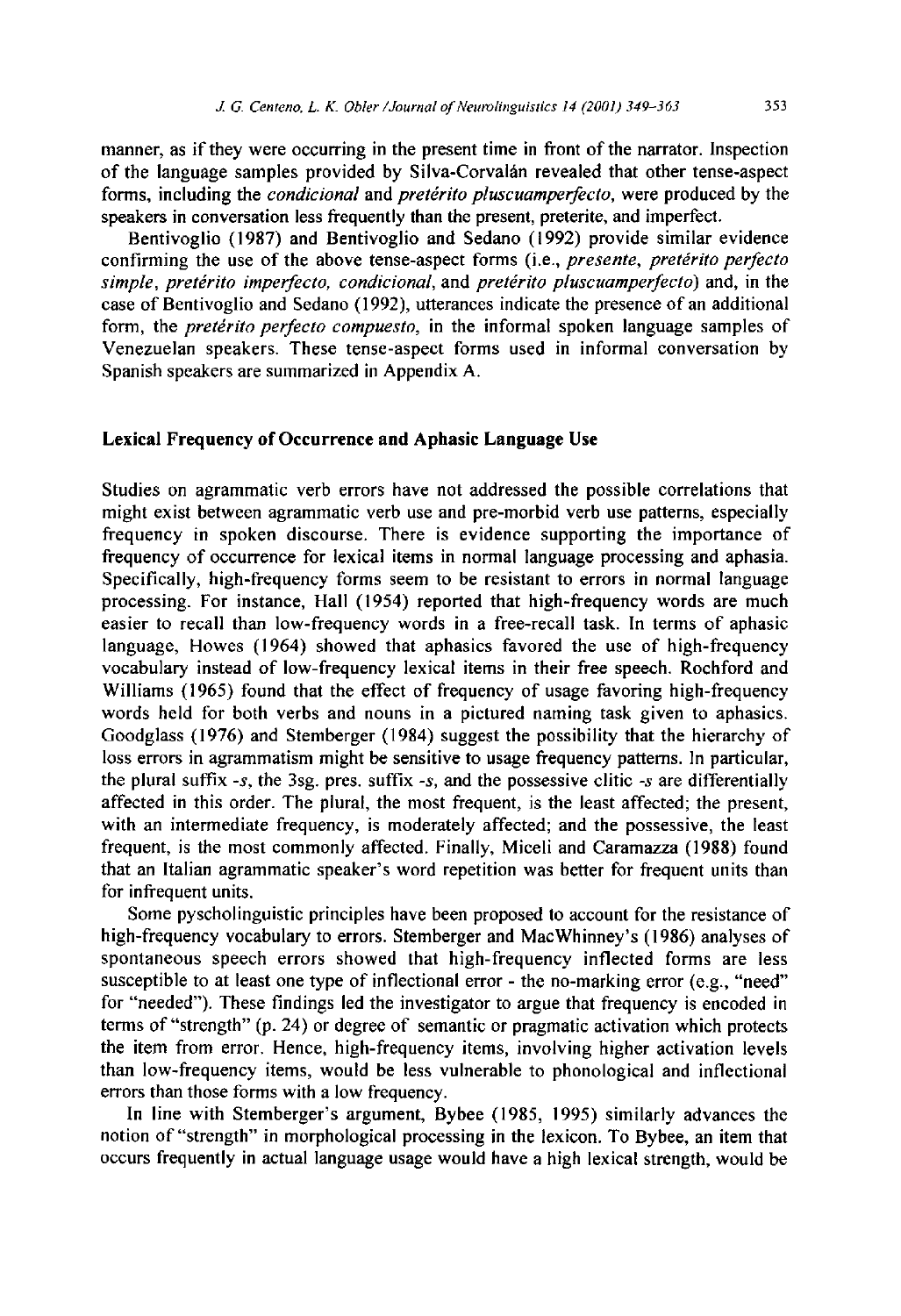easy to access, have more morphological fusion, and exhibit an autonomy that makes it resistant to change and prone to semantic independence.

In sum, frequency of occurrence, not investigated in earlier studies of agrammatic verb errors, might seem to be an important factor. The above discussion illustrated that high- and low-frequency lexical items, involving different degrees of morphological fusion, have a different "strength" to resist impairment and, in turn, could result in different production patterns in agrammatic expression.

#### **Frequency Patterns in Spanish Acquisition and Discourse**

The relationship between verb acquisition and discourse patterns can also be incorporated in the study of agrammatic verb impairment. In particular, the frequency patterns observed during the development of verb inflections in Spanish-speaking children and their usage patterns later observed in the discourse of Spanish-speaking adults deserve our attention. It is possible that the frequency parallels observed in early acquisition and maintained in adult language usage might have an important role in facilitating the production of certain verb forms. In this regard, grounded in Givón's (1979) proposal on a language performance, Schnitzer (1989) advances the notion that early acquisition and frequency of use might interact. Early emerging forms prominently occurring in daily conversation might be associated with an "overlearned", "automatic", and "routinized" processing (p. 6, 136) thus being able to withstand linguistic dissolution in aphasia.

Descriptive studies looking at the sequential acquisition of grammatical morphemes in Spanish appear to be in agreement that the first tense and inflection used by Spanishspeaking children is the present tense and the third person singular as suggested by the use of forms such as *"Habla"[he/she* speaks], *"Va"[he/she* goes, and *"Tiene"[s/he* has] (Gonzalez, 1980; Kvaal, Shipstead-Cox, Nevitt, Hodson, & Launer, 1988; Ma6z, 1981).

Findings on narrative production in normal Spanish-speaking children and adults are consistent with the above observations. Based on spoken narrative texts in children and adults, Sebastián and Slobin (1994) reported findings supporting Silva-Corvalán's (1983) observations on oral narratives in Spanish-speaking adults. These authors showed that, despite an oscillation between the present and the past in choice of dominant tense until age 5, the present stabilized as the most frequently used tense in the narrative of the 9-year-old children, the oldest group of children in the study, as it was in adult discourse. Similarly, Bybee's (1985) survey of Spanish adult narratives suggests that the four most frequent verb forms in Spanish correspond to singular inflections for the present and past tenses in the indicative mood *(presente and pretérito perfecto simple* in this study).

In sum, early acquisition patterns in Spanish verb tenses seem to be reflected in the frequency of adult spoken verb usage. Consistent with the argument suggesting a resiliency of early-acquired, frequently-used language forms to impairment (Schnitzer, 1989), studies on agrammatic verb deficits should also consider the implications that these observations might have on the facilitation of the production of certain verb inflections. In particular, for this study, we predicted that those verb tenses most frequently employed in daily discourse, namely, *presente* and *pretérito* (Silva-Corvalán,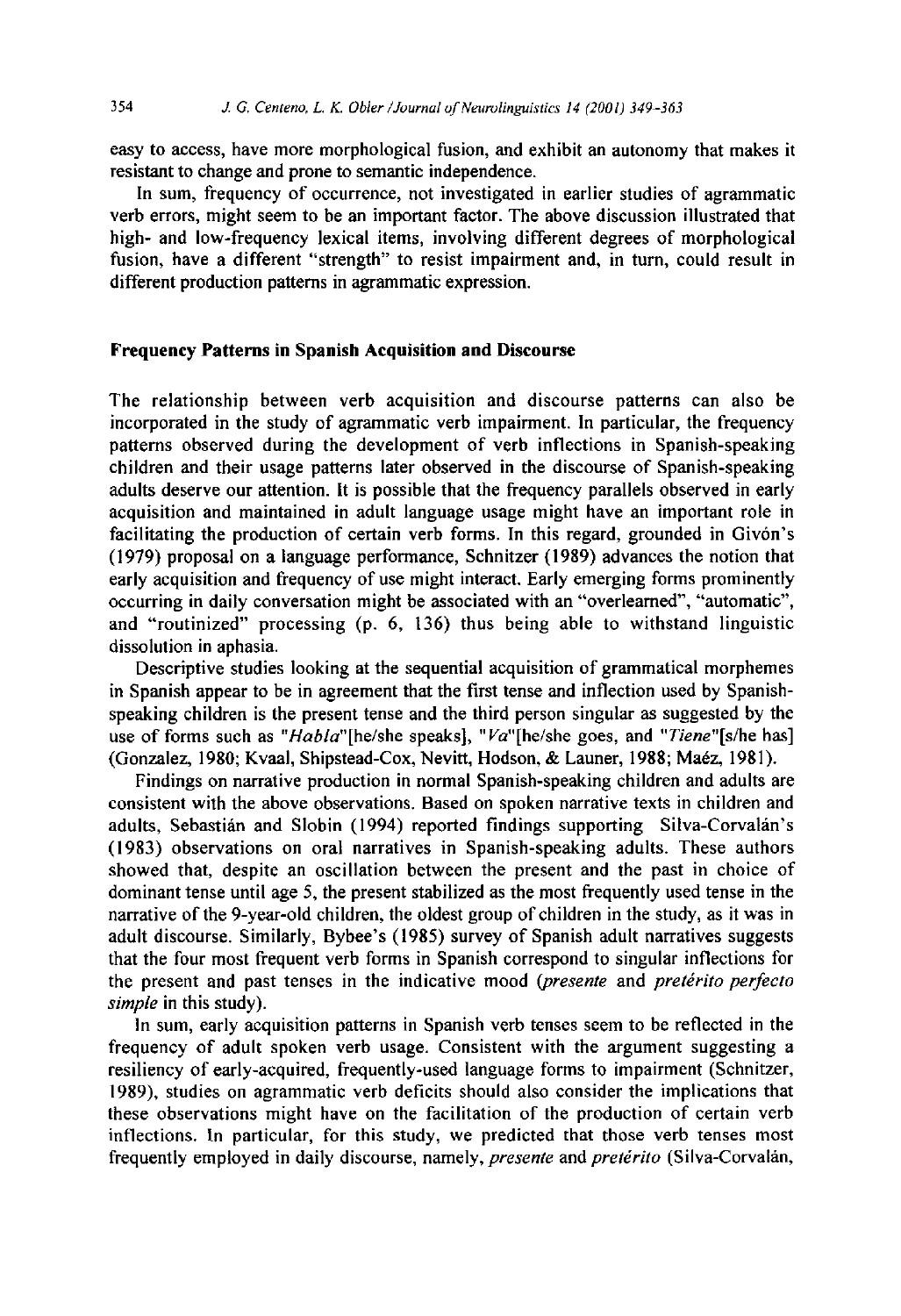1983), with an early acquisition history, would similarly occur in agrammatic utterances for their resilient nature to aphasic breakdown.

#### **Investigation of Verb** Errors

*Method Normal Speakers* 

*Samples:* In order to determine frequency of verb tenses in daily use, two types of samples, were employed, namely, newspaper texts and soap opera dialogues. These samples were selected for their average level of linguistic complexity. Specifically, fifty randomly-selected paragraphs from different Venezuelan newspaper articles and 45 minutes of spoken dialogue from three different popular Venezuelan soap operas were analyzed for the verb forms employed in their written and spoken discourse, respectively.

*Procedures and Data Analysis:* Each time a verb tense was used in each text for newspaper articles and soap operas was counted to calculate an overall total and percentage of occurrence for each verb tense (Table 1).

### *A grammatic Speakers*

All subjects participating in the tasks below were monolingual Spanish speakers with an average level of education. They were clinically categorized as agrammatic using the guidelines provided by the Boston Diagnostic Aphasia Examination (Goodglass & Kaplan, 1974) and the Cross-Language Agrammatism Study (Menn & Obler, 1990). Their speech was halting but intelligible. Their comprehension was adequate for conversation and the tasks presented. All subjects had a single, unilateral, left-sided, cortical lesion. They had no history of alcohol or substance abuse, psychiatric illness, or learning disabilities. In addition, their hearing was assessed to be within normal limits. Finally, subjects were alert, attentive, and cognitively intact.

### (A) *Spoken Discourse Samples*

*Subjects:* Six subjects, three normal and three agrammatic speakers, participated in this task. All subjects were matched for age and Spanish dialect (i.e., Mexican, Puerto Rican, and Venezuelan).

*Procedures:* Following a format similar to the one used by the Cross-Language Agrammatism Group (Menn & Obler, 1990), subjects were asked to describe the Cookie Theft picture of the BDAE, provide a rendition of a popular folktale ("Little Red Riding Hood"), and participate in conversation regarding their routine activities before their CVA.

*Data Analysis:* All subjects' utterances were audiotaped and transcribed, and the verbs were transcribed by speech/language professionals, all native speakers of the subjects' Spanish dialect. All intelligible verb utterances were included in the analysis. When literal paraphasias were produced (e.g, "sememos" for "comemos"), the analysis focused on the integrity of their inflections. All verb forms were tallied for each verb tense generated by the subjects. Percentages were calculated with the numerator representing the total number of times the verb form was employed by all agrammatic speakers and the denominator representing the total number of verb forms employed in their narratives (Table 1).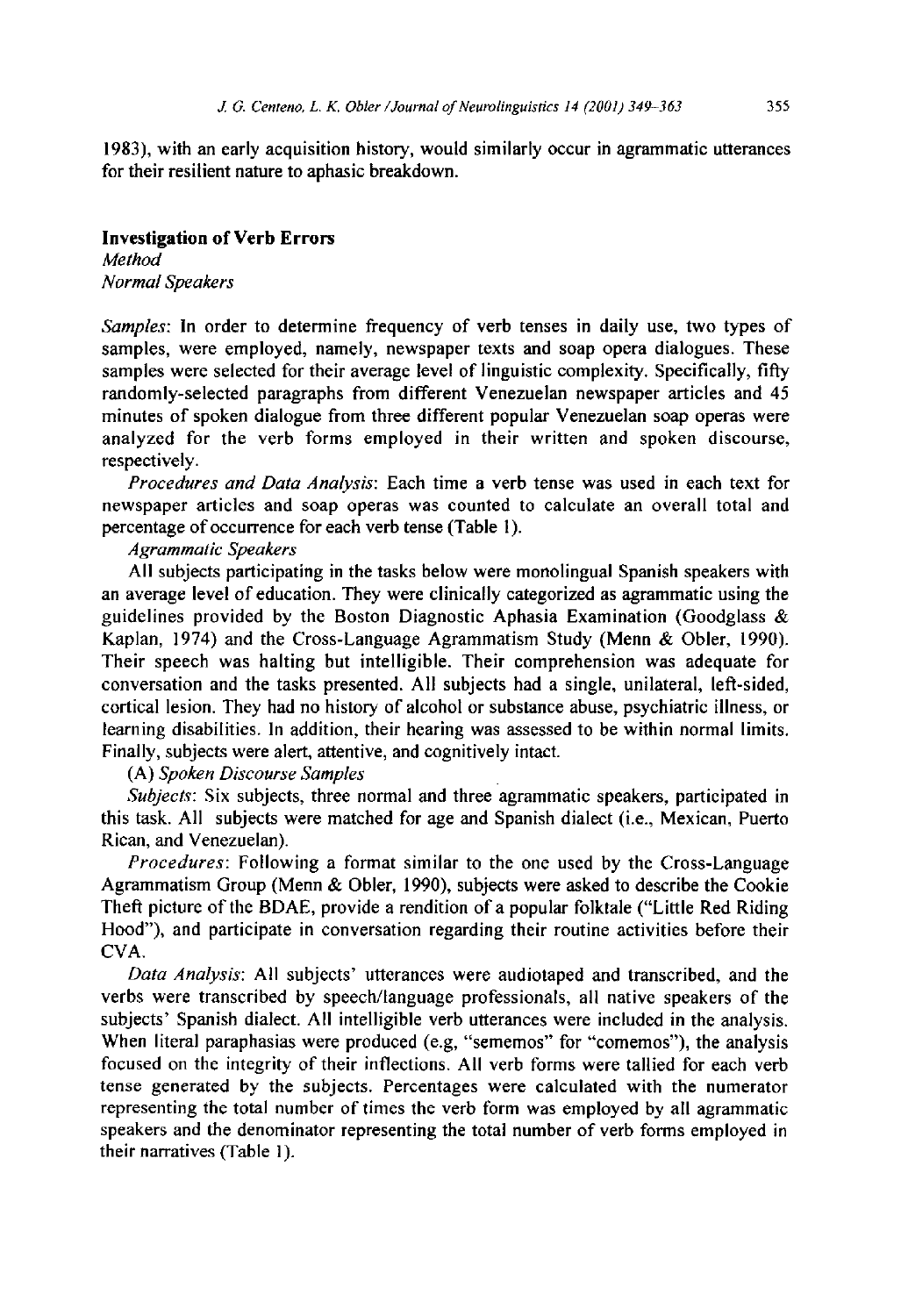### (B) *Sentence Repetition Task 7*

*Subjects:* Twelve Venezuelan subjects, six normal and six agrammatic speakers, participated in this task. Both subject groups were matched for age and Venezuelan Spanish dialect.

*Procedures:* Each subject was asked to repeat 216 audiotaped sentences divided into three 72-sentence blocks to prevent their fatigue. The sentences consisted of 36 for each of the 6 verb tenses found in daily discourse (i.e., 36 sentences x 6 verb tenses  $= 216$ ) sentences ). These sentences were constructed to have an equal number of verbs for each thematic vowel (see "Discourse Features of Spanish Verbs"), have a short SVO structure, and contain the verb tenses found in daily discourse: presente  $(P<sup>4</sup>)$ , pretérito perfecto simple (PR), pretérito imperfecto (PRI), condicional (C), pretérito perfecto compuesto (PRP), and pret6rito pluscuamperfecto (PRC) (Bentivoglio, 1983; Bentivoglio & Sedano, 1992; Silva-Corvalán, 1983). All verbs were high frequency (Márquez-Villegas, 1975), concrete, regular, transitive, and short in structure (i.e., 2syllable infinitive).

*Data Analysis:* a format similar to the one described for spoken agrammatic samples above was employed. In this case, all verb forms were tallied for each verb tense repeated correctly by the subjects. Percentages were calculated with the numerator representing the total number of times the target verb form was repeated correctly by all agrammatic subjects and the denominator representing the total number of stimuli for each verb tense presented to the six subjects for repetitions (i.e., 36 sentences for each verb tense x 6 subjects =  $216$  sentences) (Table 1).

|                                       | <b>NORMAL</b>            | <b>AGRAMMATIC</b> |            |
|---------------------------------------|--------------------------|-------------------|------------|
| Verb Tense                            | Newspapers + Soap Operas | Spoken            | Sentence   |
|                                       |                          | <b>Discourse</b>  | Repetition |
|                                       | $(\%)$                   | $(\%)$            | $($ %)     |
| PRESENTE (P)                          | 53.5                     | 92.8              | 59.2       |
|                                       | (265/495)                | (26/28)           | (128/216)  |
| PRETÉRITO<br><b>PERFECTO</b>          | 25.4                     | $\theta$          | 50         |
| SIMPLE (PR)                           | (126/495)                |                   | (108/216)  |
| <b>PRETÉRITO</b><br><b>IMPERFECTO</b> | 4.8                      | 7.1               | 20.8       |
| (PRI)                                 | (24/495)                 | (02/28)           | (45/216)   |
| FUTURO (F)                            | 1.2                      | 0                 | ź.         |
|                                       | (06/495)                 |                   |            |
| CONDICIONAL (C)                       | 3.2                      | $\theta$          | 19.9       |
|                                       | (16/495)                 |                   | (43/216)   |
| PRETÉRITO PERFECTO                    | 4.4                      | $\theta$          | 9.7        |
| <b>COMPUESTO (PRP)</b>                | (22/495)                 |                   | (21/216)   |
| <b>PRETÉRITO</b>                      | 1.6                      | $\mathbf{0}$      | 2.3        |
| PLUSCUAMPERFECTO (PRC)                | (08/495)                 |                   | (05/216)   |
| CONDICIONAL PERFECTO                  | 0.4                      | 0                 |            |
| $ $ (CP)                              | (02/495)                 |                   |            |

|  |  | Table 1: Production of Verb Tenses by Normal and Agrammatic Spanish Speakers |  |
|--|--|------------------------------------------------------------------------------|--|
|  |  |                                                                              |  |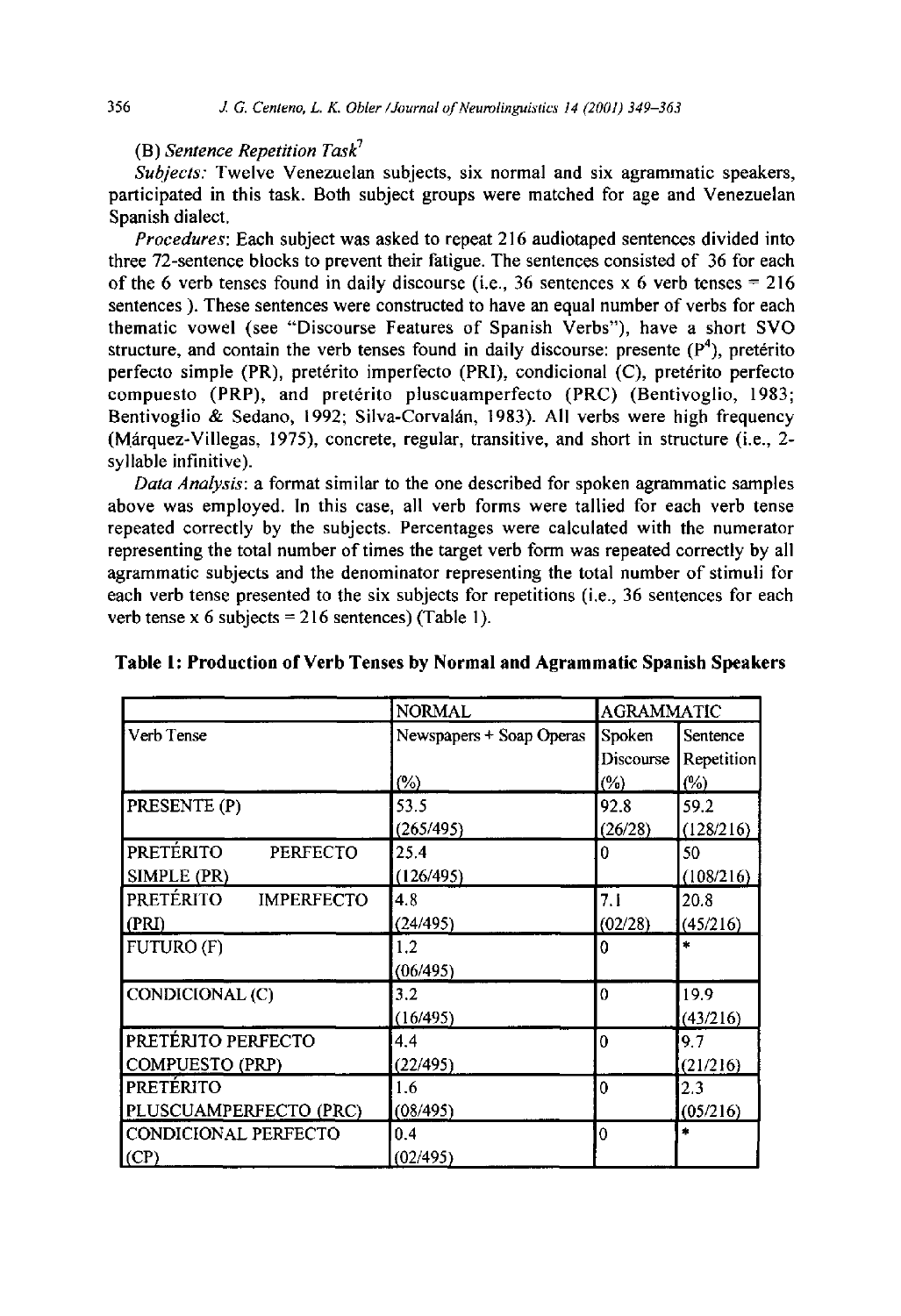The percentages shown indicate the number of times that a verb form was produced by the speaker. Verb tenses that were not produced (0) or not employed in this investigation (\*), since they did not occur in normal daily discourse (Bentivoglio, 1983; Bentivoglio & Sedano, 1992; Silva-Corvalan, 1983), are also shown.

#### **Results and Discussion**

Regarding normal discourse in the current study, the present tense, *presente* (e.g. yo como [I eat]), was the most frequently employed verb form followed by the preterite, *pretdrito perfecto simple* (e.g. yo comi [I eat]). All other verb tenses occurred minimally in the samples (Table 1).

In terms of the agrammatic speakers, we had predicted that those verb tenses most prominently used in normal conversation in Spanish, that is, the present and the preterite (Silva-Corvalán, 1983), would be more likely to be employed by agrammatic speakers in their verb attempts. Indeed, as in normal speakers, the *presente* consistently was the most frequently used tense by the agrammatic subjects. The *preterito perfecto simple*, the second most frequent tense in normal speakers, was similarly employed correctly by agrammatic subjects in the repetition task but was not present in their discourse despite the fact that it could have been used for the stimuli given. All other verb tenses, minimally found in normal texts, were similarly never produced in agrammatic discourse or minimally produced correctly in agrammatic sentence repetition.

These results suggest that daily verb use patterns have a facilitating effect on verb use by agrammatic speakers. They also agree with earlier arguments supporting the resistance of high-frequency words to errors in normal and aphasic speakers (Goodglass, 1976; Hall 1954; Howes, 1964; Miceli & Caramazza, 1988; Rochford & Williams, 1965; Stemberger, 1984), possibly a reflection of an automatic, routinized, and overlearned nature due to their early acquisition (Schnitzer, 1989) and a significant degree of lexical strength (Bybee, 1985; 1995; Stemberger & MacWhinney, 1986).

In sum, agrammatic verb profiles for Spanish speakers are similar to those reported for speakers of other Romance languages, such as French and Italian, with a similar degree of inflectional complexity in their verb systems (De Bleser & Luzzatti; 1994; Jarema & Kehayia, 1992; Nespoulous et al., 1989; Tissot et al., 1973). As in French and Italian agrammatism, verb use by agrammatic Spanish speakers can be characterized by a reliance on a limited repertory of simple verb forms, such as the infinitive and the imperfect, at the expense of other verb forms requiring more complex inflectional markings to encode the different morphosyntactic and semantic features of Spanish verbs (Centeno, 1996). Yet, the complex inflectional paradigm of Spanish verbs allowed us to investigate the possible correlations between pre-morbid verb use in spoken discourse and agrammatic verb production, an interaction not studied in earlier investigations on agrammatism. Our findings, supporting a possible facilitating role of frequency of verb use in daily oral discourse in verb production by agrammatic Spanish speakers, provide a plausible account that might likely hold for agrammatic verb production in other languages, and probably beyond the verb system, as well.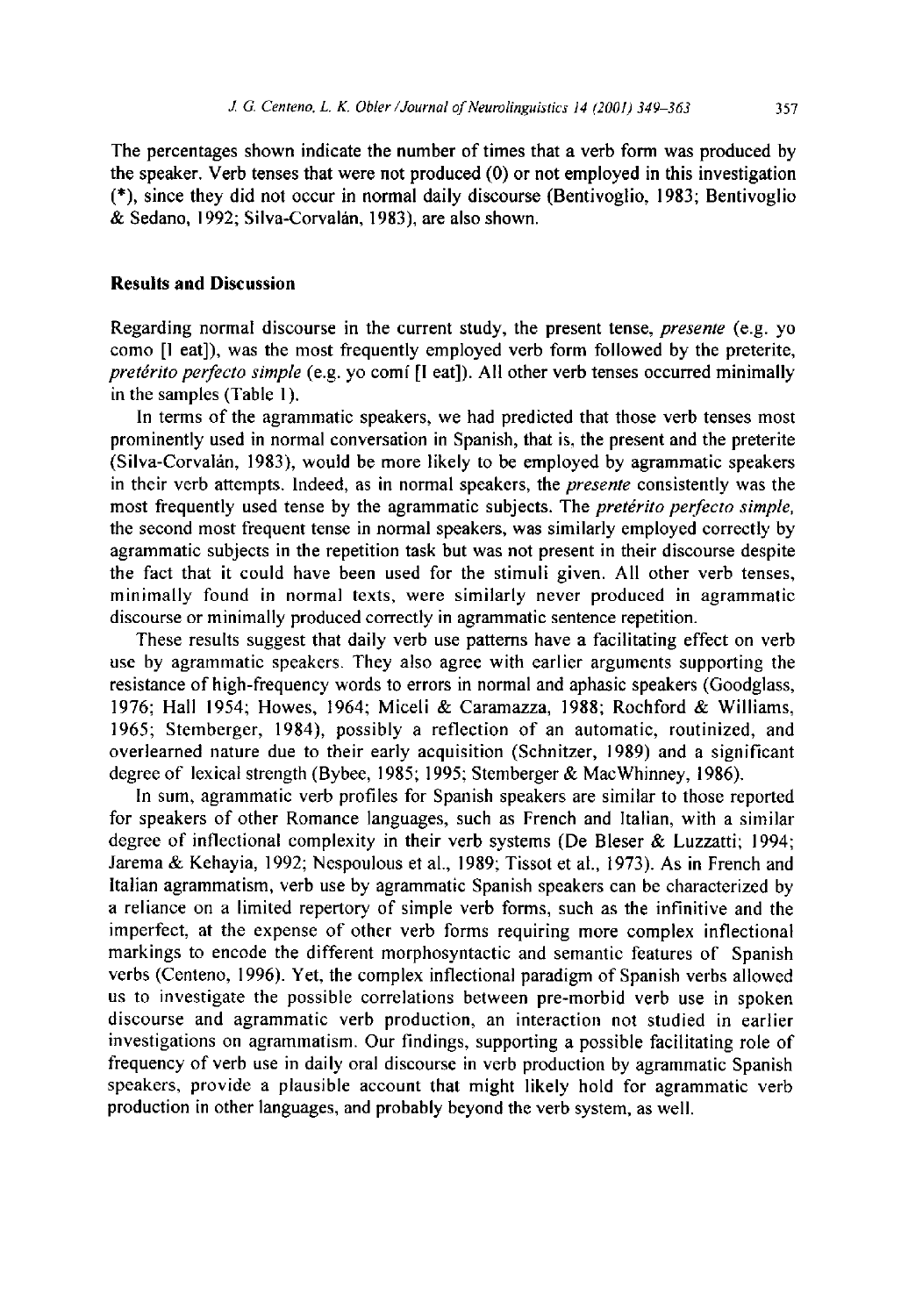#### **Footnotes**

<sup>1</sup>A version of this paper was presented at the  $5<sup>10</sup>$  Congreso Latinoamericano de Neuropsicología. Guadalajara, Mexico, October, 1997; and will be published in Matute, E., & Leal, F. (In preparation), *Introducción al Estudio del Español desde una Perspectiva Multidisciplinaria.* M6xico: Fondo de Cultura Econ6mica y Universidad de Guadalajara.

 $2 \ln$  general terms, Givón (1979), looking at language from a phylogenetic and ontogenetic point of view, describes a communicative continuum consisting of three levels; a monopropositional level, restricted to time and space and associated with concrete concepts; a pragmatic level, involving conversational interpretation of sentences, and a syntactic level, responsible for morphosyntactic language descriptions.

 $3$ Tenses have been labeled using the terminology of the Real Academia Española (1985), RAE.

<sup>4</sup>Abbreviations (P, PR, PRI, etc.; see Appendix A) are only given for those verb forms that are used in the experimental stimuli of this study.

<sup>5</sup> The inflected form of the future (e.g., comeré [will eat]), rather than its periphrastic form (e.g., ir a comer [going to eat]), is shown on this table since the inflected form is the one receiving morphological markings.

<sup>6</sup>The verb conjugations provided are only for those tenses included in this investigation.

 $T<sup>7</sup>$ The data presented here were analyzed differently in an earlier and larger investigation of verb use by Spanish-speaking agrammatic subjects (Centeno, 1996).

Address correspondence to: Jos6 G. Centeno, Ph.D., New York Speech Pathology Clinic, 145 East 15th St., New York, NY 10003, U.S.A. E-mail: frontier $2@$ mindspring.com

#### **References**

- Ardila, A. (2001). The manifestation of aphasic symptoms in Spanish. In M. Paradis (Ed.), *Manifestations of aphasic symptoms in different languages.* Oxford: Pergamon Press.
- Bentivoglio, P. (1987). *Los sujetos pronominales de primera persona en el habla de Caracas.*  Caracas: Universidad Central de Venezuela.
- Bentivoglio, P., & Sedano, M. (1992). Morfosintaxis. In A. Alvarez, P. Bentivolgio, E. Obediente, & M. Sedano, M.J. Tejera (Eds,), *El idioma Espahol de la Venezuela actual.*  Caracas: Lagoven.
- Bybee, J. (1985). *Morphology: A study of the relation between meaning and form.* Amsterdam: John Benjamins.
- Bybee, J. (1995). Regular morphology and the lexicon. *Language and Cognitive Processes, I0.*  425-455.
- Centeno, J. (1996). Use of verb inflections in the oral expression of agrammatic Spanish-speaking aphasics. Unpublished doctoral dissertation, City University of New York
- De Bleser, R., & Luzzatti, C. (1994). Morphological processing in Italian agrammatic speakers' syntactic implementation of inflectional morphology. *Brain and Language, 46,* 21-40.
- Garrett, M.F. (1980). Levels of processing in sentence production. In B. Butterworth (Ed.), *Language Production,* vol. I. London: Academic Press.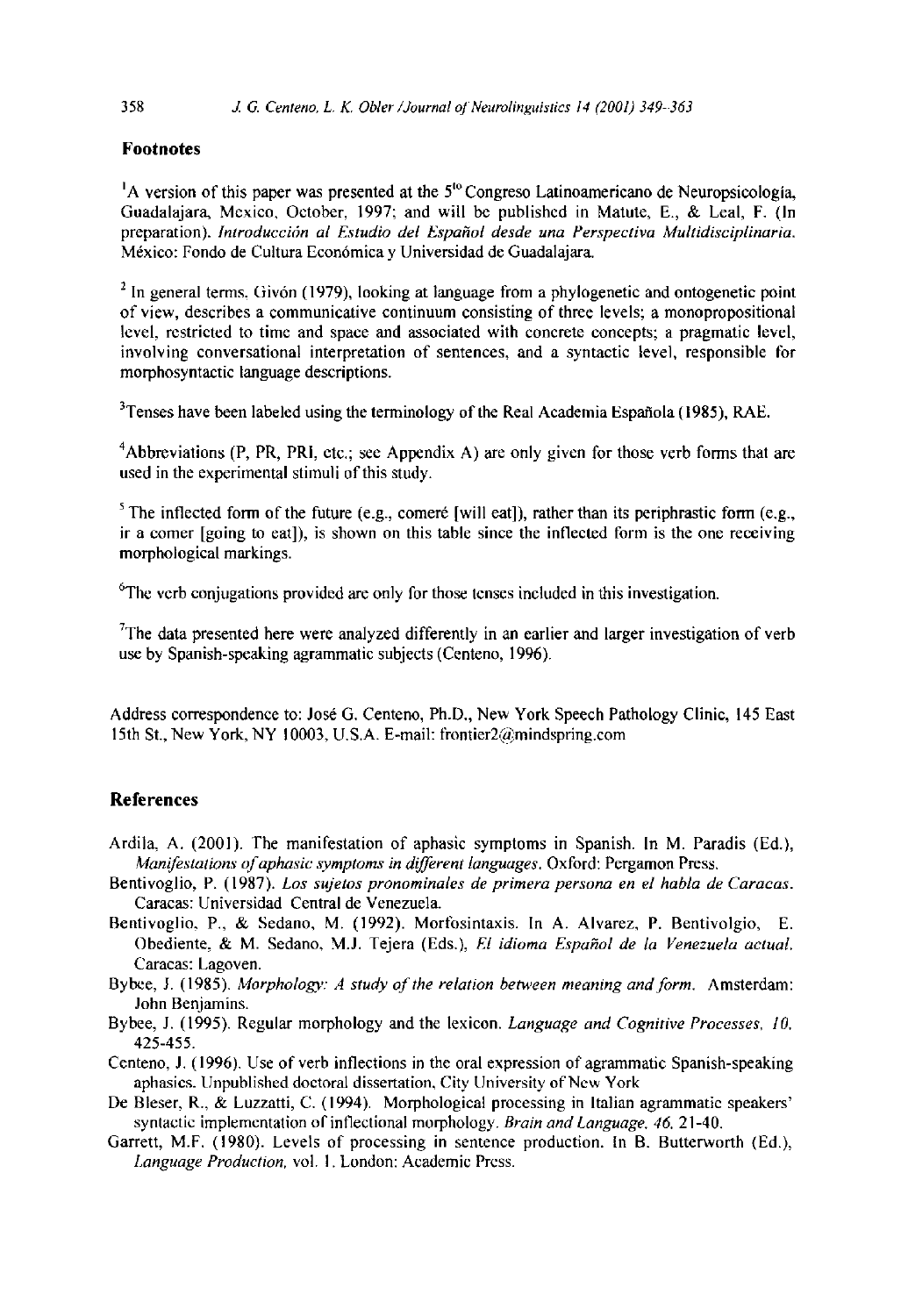- Garrett, M.F. (1975). The analysis of sentence production. In G. Bower (Ed.), *Psychology of Learning and Motivation,* vol. 9. New York: Academic Press.
- Giv6n, T. (! 979). *On understanding grammar.* New York: Academic Press.
- Gonzalez, G. (1980). The acquisition of verb tenses and temporal expressions in Spanish children age 2.0 to 4.6. *Bilingual Education Paper Series,* 4(2).
- Goodglass, H.(1973). Studies on the grammar of aphasics. In H. Goodglass & S. Blumstein (Eds.), *Psycholinguistics and aphasia.* Baltimore: John Hopkins University Press.
- Goodglass, H. (1976). Agrammatism. In H. Whitaker & H. A. Whitaker (Eds.), *Studies in Neurolingistics,* vol. 1. New York: Academic Press.
- Goodglass, H., & Kaplan, E. (1974). *Evaluación de la afasia y de trastornos similares.* (Translated by Sylvia Cusehnir de Fairman). Buenos Aires: Editorial Mrdica Panamericana.
- Grodzinsky, Y. (1990). *Theoretical perspectives on language deficits.* Cambridge, MA: MIT Press.
- Hall, J.F. (1954). Learning as a function of word frequency. *American Journal of Psychology, 67,*  138-140.
- Howes, D. (1964). Application of the word frequency concept to aphasia. In A.V.S. DeReuck & M. O'Connor (Eds.), *Disorders of language.* London: Churchill
- Jarema, G., & Kehayia, E. (1992). Impairment of inflectional morphology and lexical storage. *Brain and Language, 43,* 541-564.
- Jarema, G., & Nespoulous, J.-L. (1984). lnfinitif et flexions verbales chez l'aphasique agrammatique. *La Linguistique, 20* (Fasc. 2), 99-113.
- Kvaal, J.T., Shipstead-Cox, N., Nevitt, S.G., Hodson, B.W., & Launer, P.B. (1988). The acquisition of 10 Spanish morphemes by Spanish-speaking children. *Language, Speech, and Hearing Services in Schools, 19,* 384-394.
- Maéz, L.F. (1981). Spanish as a first language: The early stages. Unpublished doctoral dissertation, University of California, Santa Barbara, CA.
- Marcos-Marín, F. (1975). *Aproximación a la gramática Española*. Madrid: Cincel.
- Marquéz-Villegas, L. (1975). *Vocabulario del Español Hablado*. Madrid: Sociedad General Espafiola de Libreria.
- Menn, L., & Obler, L.K.(1990). *Agrammatic aphasia,* vol. I-3. Amsterdam: John Benjamins.
- Miceli, G., & Caramazza, A. (1988). Dissociation of inflectional and derivational morphology. *Brain and Language, 35,* 24-65.
- Miceli, G., & Mazzucchi. (1989). Agrammatism in Italian: Two case studies. In L. Menn & L.K. Obler (Eds.), *Agrammatic aphasia,* vol. 1. Amsterdam: John Benjamins.
- Nespoulous, J-L., Dordain, M., Perron, C., Jarema, G., & Chazal, M. (1989). Agrammatism in French: two case studies. In L. Menn & L.K. Obler (Eds.), *Agrammatic aphasia,* vol. I. Amsterdam: John Benjamins.
- Obler, L. K., Harris, K., Meth, M., Centeno, J., & Matthews, P. (1999). The phonologymorphosyntax interface: Affixed words in agrammatism. *Brain and Language, 68,* 233-240.
- Q~iilis, A., & Hernfindez-Alonso, C. (1990). *Lingiiistica Espahola aplicada a la terapia del lenguaje.* Madrid: Gredos.
- Real Academia Española. (1985). *Esbozo de una gramática de la Lengua Española*. Madrid: Espasa-Calpe.
- Reznik, M., Dubrovsky, S., & Maldonado, S. (1995). Agrammatism in Spanish: A case study. *Brain and Language, 51,355-368.*
- Rochford, G., & Williams, M. (1965). Studies in the development and breakdown of the use of names. IV: The effect of word frequency. *Journal of Neurology, Neurosurgery, and Psychiatry. 28,* 407-413.
- Schnitzer. M.L. (1989). *The pragmatic basis of aphasia*. Hillsdale, NJ: Lawrence Erlbaum.
- Sebastián, E., & Slobin, D. (1994). Development of linguistic forms: Spanish. In R. A. Berman & D. 1. Slobin (Eds.), *Relating events in narrative: A crosslinguistic developmental study.*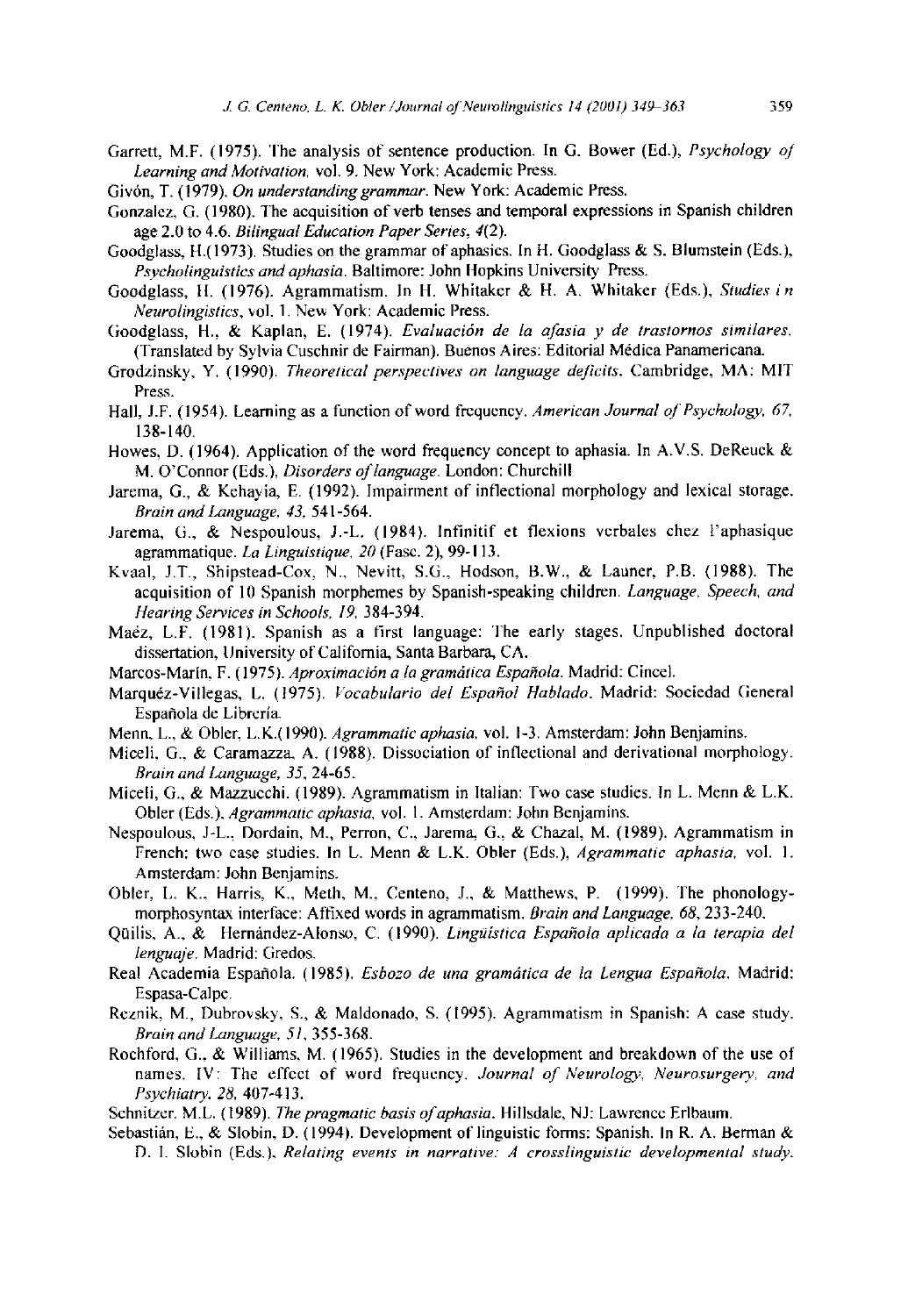Hillsdale, NJ: Lawrence Erlbaum.

- Sedano, M. (In press). El futuro morfológico y la expresión *ir a + infinitivo* en el Español hablado de Venezuela. *Verba.*
- Silva-Corvalán, C. (1983). Tense and aspect in oral Spanish narrative. *Language*, 59, 760-780.
- Stemberger, J.P. (1984). Structural errors in normal and agrammatic speech. *Brain and Language,*  1, 281-313.
- Stemberger, J.P., & MacWhinney, B. (1986). Frequency and the lexical storage of regularly inflected forms. *Memory and Cognition, 14,* 17-26.
- Stockwell, R.P., Bowen, J.D., & Martin, J.W. (1965). *The grammatical structures of English and Spanish.* Chicago: University of Chicago.

Tissot, R.J., Mounin, G., & Lhermitte, F. (1973). L'agrammatisme. Brussels: Dessart.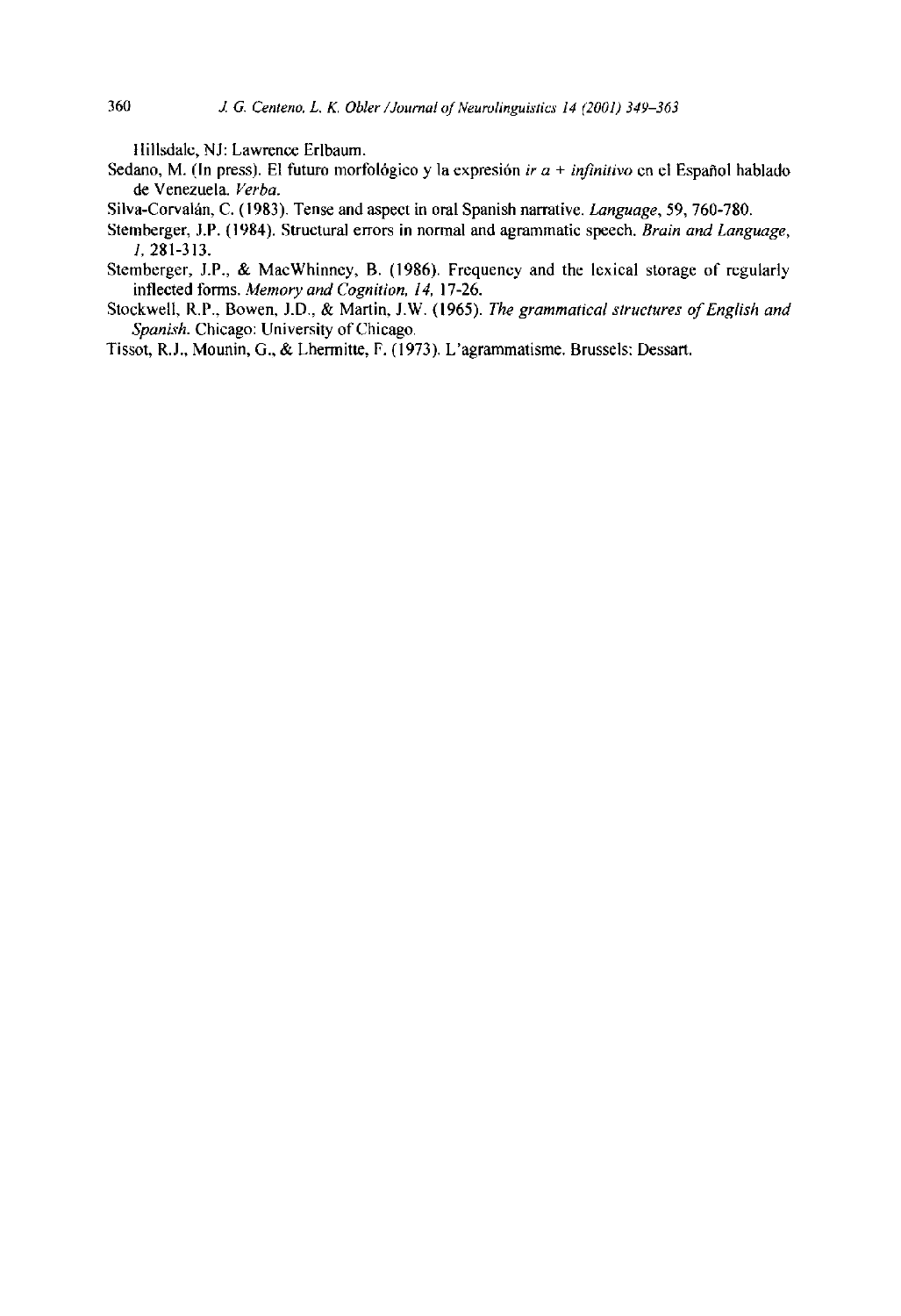| ちょうかい<br>:<br>ļ                |
|--------------------------------|
| Ī<br>i                         |
| $\ddot{\phantom{0}}$<br>si air |
| į                              |
| ١                              |

| Indicative Mood                                      |                                                                                                                          |                   |                |                |                            |                 |                        |
|------------------------------------------------------|--------------------------------------------------------------------------------------------------------------------------|-------------------|----------------|----------------|----------------------------|-----------------|------------------------|
| Simple Tenses                                        |                                                                                                                          | AR.               |                | E <sub>K</sub> |                            | $\widetilde{=}$ |                        |
|                                                      |                                                                                                                          | (Tomar/ to drink) |                | (Comer/to eat) |                            |                 | (Subir/ to move up)    |
| PRESENTE <sup>1</sup> (P)                            | TúYou<br>Yo/I                                                                                                            | <b>NOL</b>        | S<br>$\circ$   | COM            | ę5<br>$\ddot{\phantom{0}}$ | <b>SUB</b>      | go<br>43<br>$\circ$    |
|                                                      | Ella/She<br>El/He                                                                                                        |                   | d              |                |                            |                 |                        |
|                                                      | Nosotros/We                                                                                                              |                   | gamos          |                | $cmos$                     |                 | $\frac{1}{2}$ and      |
|                                                      | Ustedes/You                                                                                                              |                   | Ę              |                | $\overline{\overline{5}}$  |                 |                        |
|                                                      | Ellos/They                                                                                                               |                   | $\overline{a}$ |                | $\overline{5}$             |                 |                        |
| Example:                                             | Yo tomo agua todos los dias<br>I drink water everyday                                                                    |                   |                |                |                            |                 |                        |
| SIMPLE<br>PERFECTO<br>PRETERITO<br>$(\overline{PR})$ | Yoll                                                                                                                     | LON               | ن.             | COM            |                            | <b>SUB</b>      |                        |
|                                                      | Tú/You                                                                                                                   |                   | $\frac{1}{2}$  |                |                            |                 |                        |
|                                                      | EI/He                                                                                                                    |                   | $\ddot{\circ}$ |                | <u>s, e</u>                |                 | <u>័ន្ធ ១</u>          |
|                                                      | Ella/She                                                                                                                 |                   |                |                |                            |                 |                        |
|                                                      | Nos./We                                                                                                                  |                   | amos           |                |                            |                 | ្ម<br>ខេត្ត<br>ខ្មែរថា |
|                                                      | Ustedes/You                                                                                                              |                   | mou            |                |                            |                 |                        |
|                                                      | Ellos/They                                                                                                               |                   | aron           |                |                            |                 |                        |
| Example:                                             | Yo tomé mucha agua ayer<br>$\begin{array}{ccc}\n\bullet & \bullet & \bullet \\ \bullet & \bullet & \bullet\n\end{array}$ |                   |                |                |                            |                 |                        |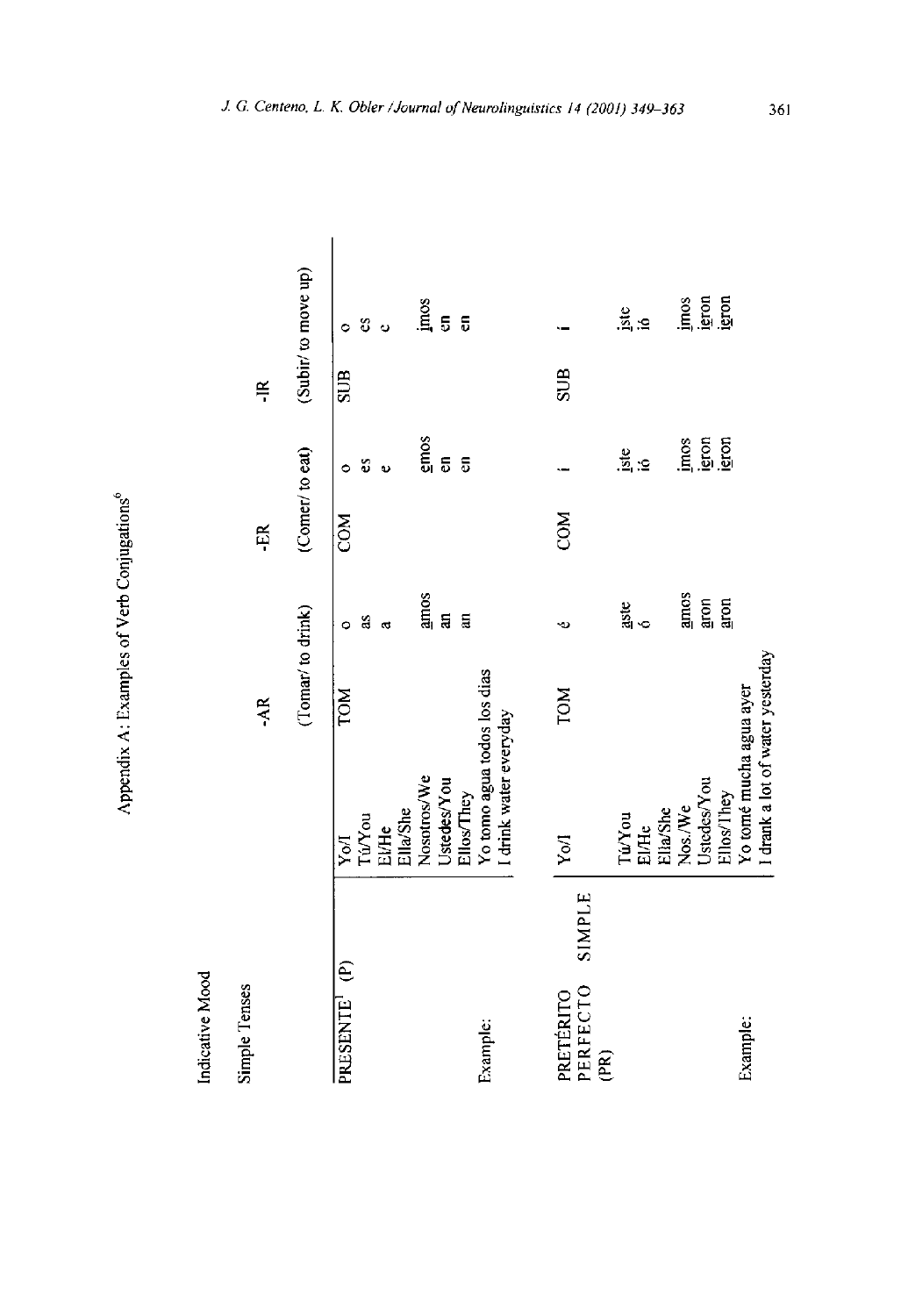| IMPERFECTO<br>(PRI)<br>PRETÉRITO | Yo/I                                                        | <b>NOL</b> | aba                     | <b>NOC</b> | ₫.           | <b>SUB</b> | .역             |
|----------------------------------|-------------------------------------------------------------|------------|-------------------------|------------|--------------|------------|----------------|
|                                  | Tú/You                                                      |            |                         |            | ias          |            |                |
|                                  | EI/He                                                       |            | abas<br>ana             |            | $\mathbf{a}$ |            | នី a           |
|                                  | Ella/She<br>Nos./We                                         |            | ábamo                   |            | <b>iamos</b> |            | iamos          |
|                                  |                                                             |            | $\infty$                |            |              |            |                |
|                                  | Ustedes/You                                                 |            |                         |            | <b>usi</b>   |            |                |
|                                  | Ellos/They                                                  |            | $\frac{1}{4}$<br>advant |            | $\Xi$        |            | <u>ធី ធី</u>   |
| Example:                         | Yo tomaba agua cuando ella llegó                            |            |                         |            |              |            |                |
|                                  | I was drinking water when she arrived                       |            |                         |            |              |            |                |
|                                  |                                                             |            |                         |            |              |            |                |
| CONDICIONAL <sup>(C)</sup>       |                                                             | <b>NOT</b> | aria                    | COM        | ería         | <b>SUB</b> |                |
|                                  | $\frac{Y \text{O/I}}{\Gamma \text{u} Y \text{Ou}}$<br>EI/He |            | arias                   |            | erías        |            | fi a<br>fi fi  |
|                                  |                                                             |            | aría                    |            | ería         |            |                |
|                                  |                                                             |            |                         |            |              |            |                |
|                                  | Ella/She<br>Nos./We                                         |            | aríam                   |            | eriamo       |            | iríamos        |
|                                  |                                                             |            |                         |            |              |            |                |
|                                  | Ustedes/You                                                 |            | os<br>arían             |            | erian        |            |                |
|                                  | Ellos/They                                                  |            | arian                   |            | erian        |            | irian<br>irian |
| Example:                         | Yo tomaría agua si estuviera fría                           |            |                         |            |              |            |                |
|                                  | I would drink water if it were cold                         |            |                         |            |              |            |                |

 $\ddot{a}$ *eca .o 0 > 0 ,<*